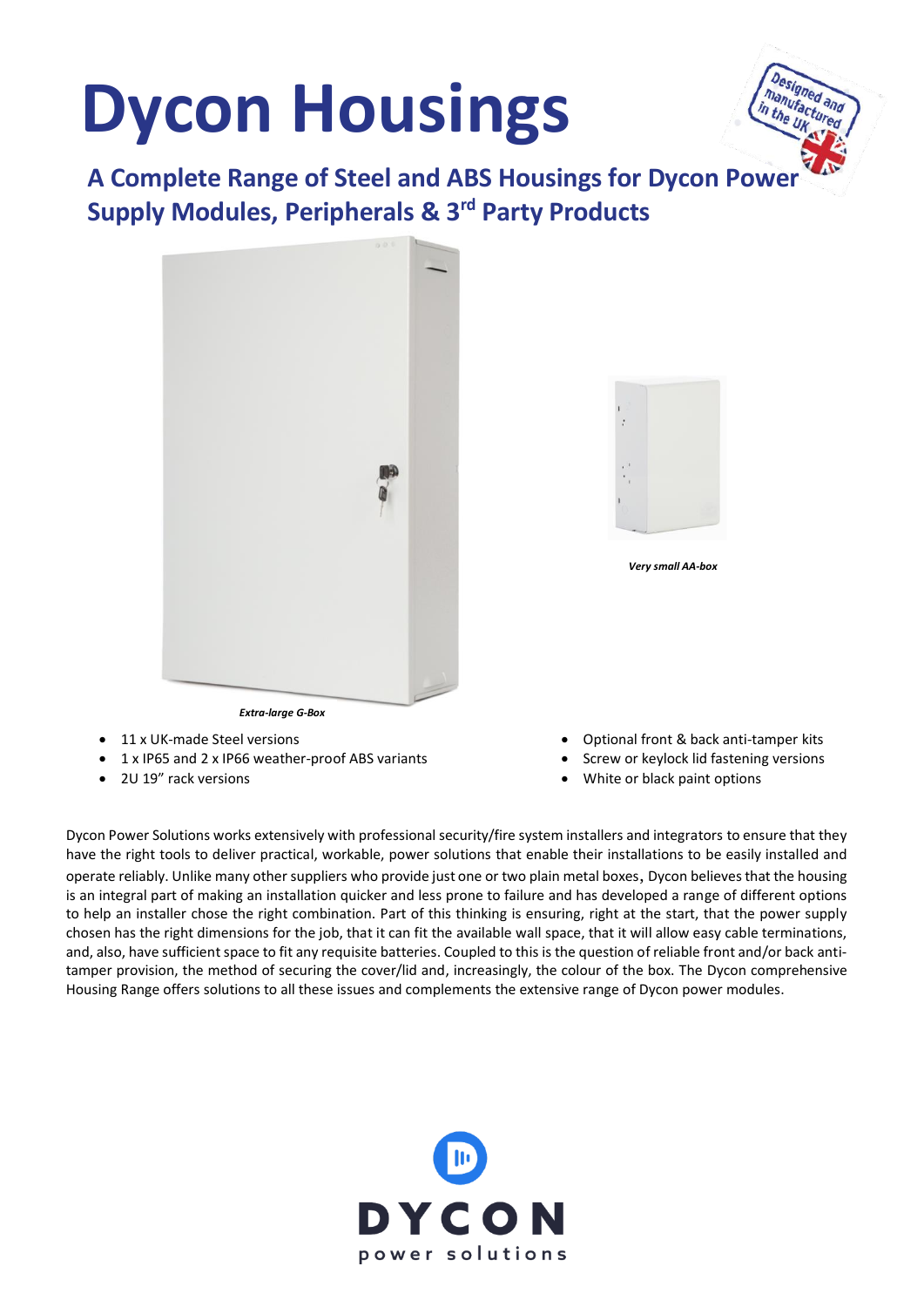# **Dycon Housing Range Sizes**

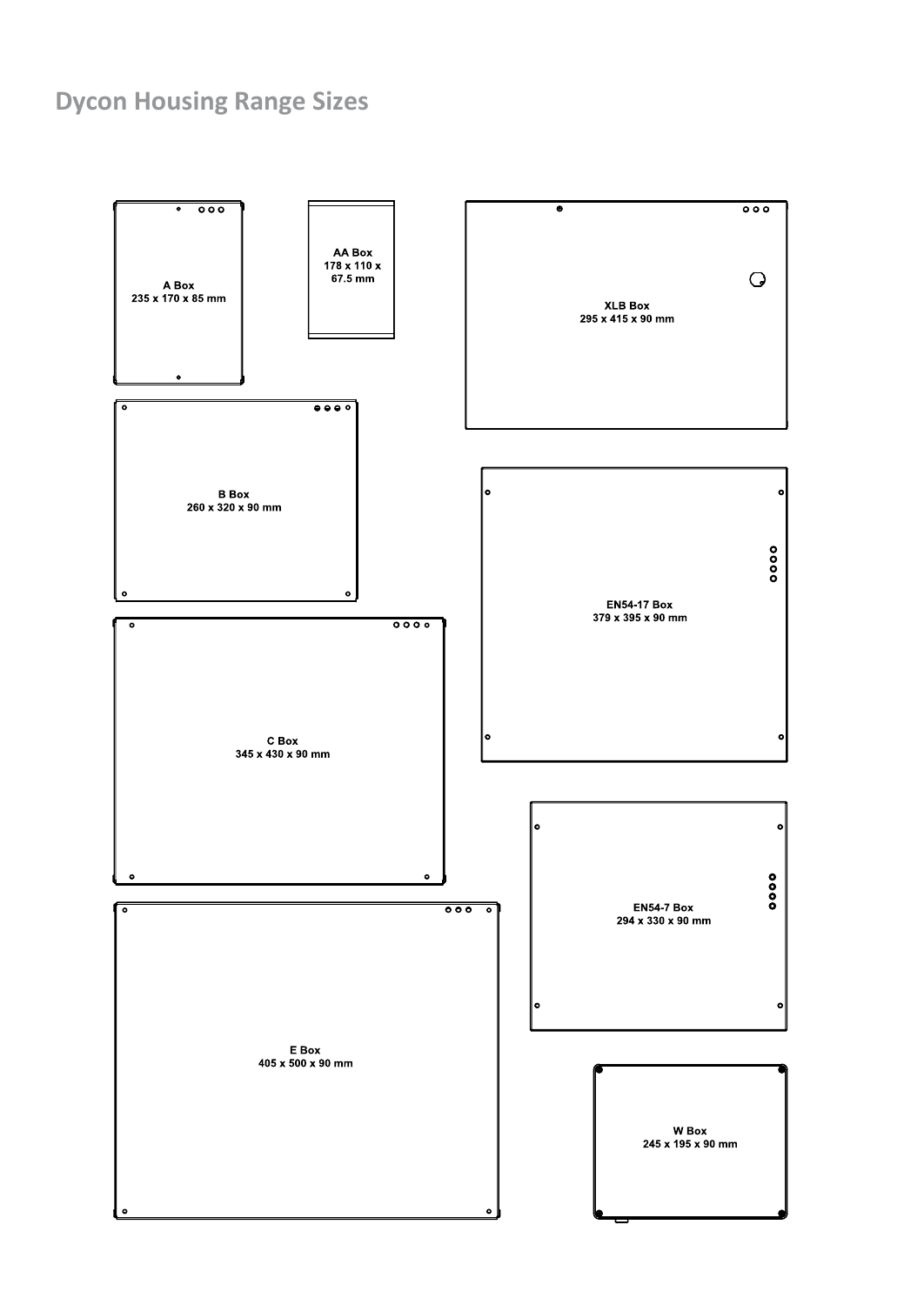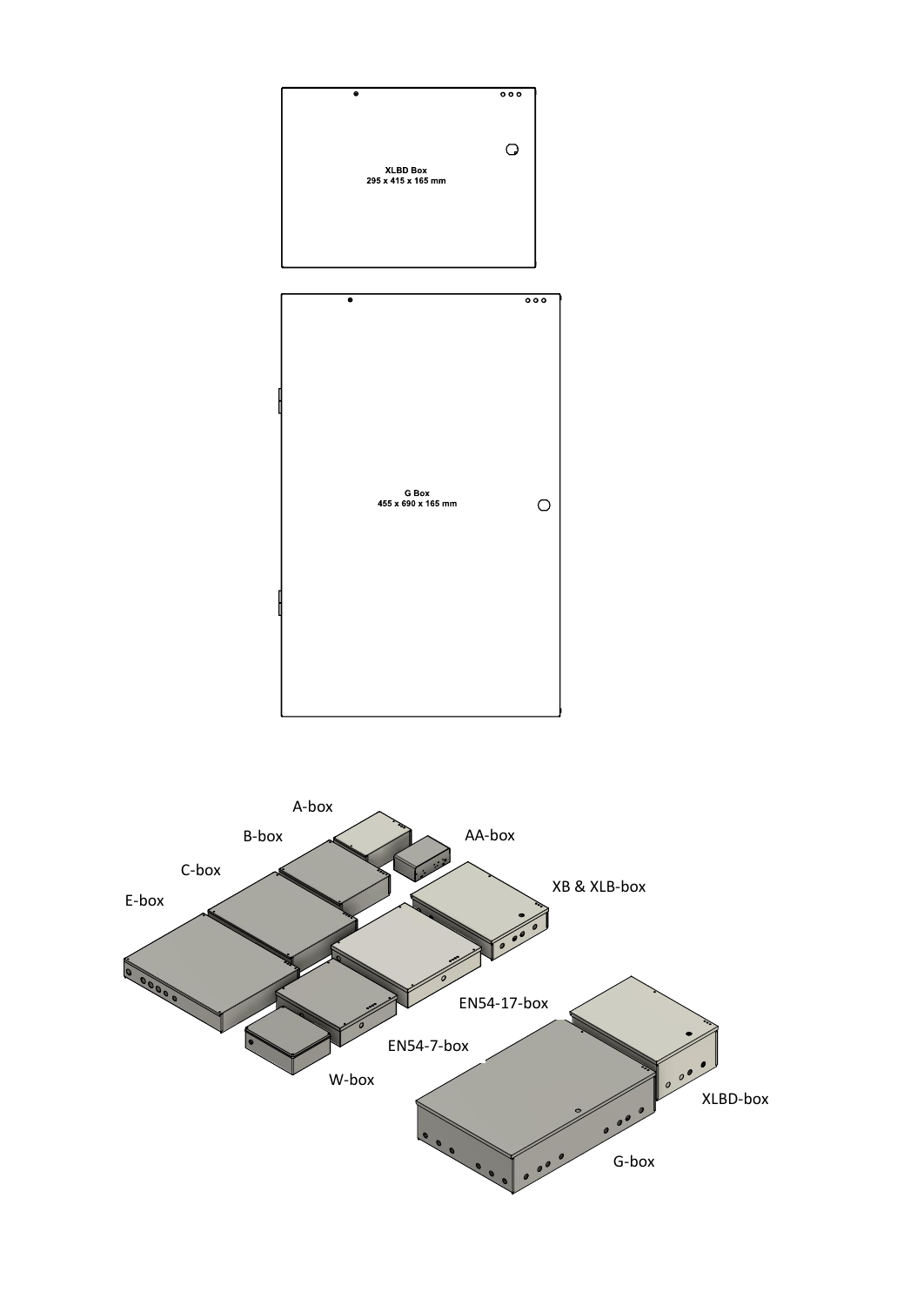# **Dycon Housings Range Construction Details**

## **Dycon ProFix XLB & XLBD - Steel Construction**





*Standard white XLB version Extra-Deep XLBD-BK unit, shown in Optional black finish*



*Optional black XLB-BK box with the door & sides removed for easy fixing & cabling*



*Optional black XLBD-BK, extra deep box, with 2 x 17Ah batteries, a 24VDC power supply and a DIN-rail fitted*

- Two models, standard XLB and an extra-depth XLBD, unit that can accommodate more batteries and 3<sup>rd</sup> party peripherals.
- Pre-drilled base allows rapid fixing or change-over of most of Dycon's 26 x 12 or 24VDC 1-20A Power Modules
- Removable side panels and door for easier installation of cables.
- The door is hinged and secured by a key-lock.
- Knock-outs are provided on all sides to make cabling simple.
- A 90 x 90mm knock-out allows the unit to be fitted over a standard 13Amp socket.
- Provision is made on the back plate for the provision of standard 165mm NS35/7.5 'Top-Hat' DIN-Rails.
- A knock-out is provided at the top to allow for a standard GSM antenna to be fitted and connected to secure signalling devices.
- XLB and XLBD housings are supplied as standard in a white (RAL9003) powder-coated, spray paint finish, heattreated to provide a durable, wipe-clean surface.
- A scratch-resistant black (RAL9005) paint finish is available as an option.
- Custom paint colours can be accommodated only if that colour is available in the type of paint used by our manufacturing process and providing a minimum quantity is ordered.
	- Please contact Dycon for further information and prices.
- Anti-tamper, lid-opening switches are supplied as standard on most Dycon power supply modules and can be supplied as an optional extra on many of the others, as can switches to detect removal-from-the-wall.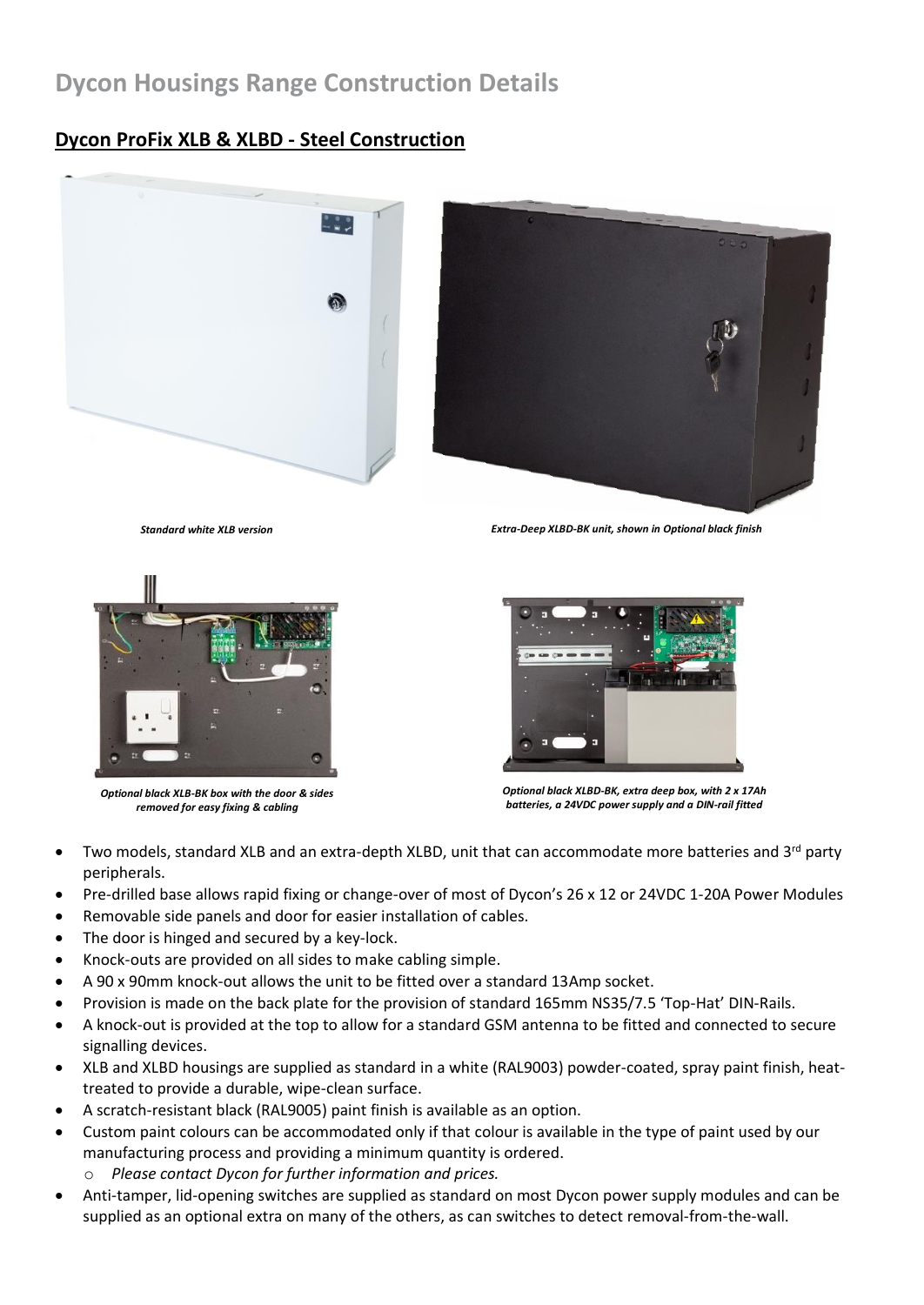## **Standard - Steel Construction**



*C-Box*

- 4 x standard **AA**, **A**, **B** & **C** sizes, a clamshell lid **XB size, 2** x larger **E** & **G** sizes and two special versions, **EN54-7** & **EN54-17**, that can be used both for Dycon EN54-certified fire systems or for normal power supply applications.
- For users who prefer the extra security of a clamshell lid, the **XB-box** is a useful size offering a perfect solution.
- On most versions, once the lid is removed, the sides are open to allow easy cabling.

 $E_{E}$ 

- Anti-tamper, lid-opening switches are supplied as standard on most Dycon power supply modules and can be supplied as an optional extra on many of the others, as can switches to detect removal-from- the-wall.
- The standard lid fixings are M7 zinc-plated screws, other options may be requested.
- Versions are available with standard 165mm NS35/7.5 'Top-Hat' DIN-Rails already fitted.
- Standard finish is white (RAL9003), powder-coated, spray paint, heat-treated to provide a durable, wipe-clean surface
- Black (RAL9005), scratch-resistant paint is an option on the **XLB, XLBD**, **B-box**. **C-box**, **E-box** and **G-Box**
- Custom paint colours can be accommodated only if that colour is available in the type of paint used by our manufacturing process and providing a minimum quantity is ordered. *Please contact Dycon for further information and prices.*

#### **Very-large & extra-large steel housings**

• Designed for use in systems where either larger or more batteries are needed, or where there is a need to install a number of 3<sup>rd</sup> party controllers or other devices together with a larger power supply module, the Dycon E and G boxes provide a practical solution. **Both feature tough steel construction; pre-drilled backplate that will accept control modules from most major manufacturers; choice of over 25 different power modules from 1 to 20A, all supplied ready-fitted and a wide range of Dycon peripherals such as splitters and relay modules, fire relays available**



**Dycon's very-large E box**

- **Pre-drilled to accept controller modules from most lading access control system manufacturers**
- **Space for up to 3 x 7/8Ah pr 2 x 17Ah batteries**
- **Optional front and back anti-tamper switches**
- **8 x 25mm and 4 x 20mm knock outs to simplify cabling**
- **Knock-out to allow a standard GSM antenna to be fitted and connected to secure signalling devices.**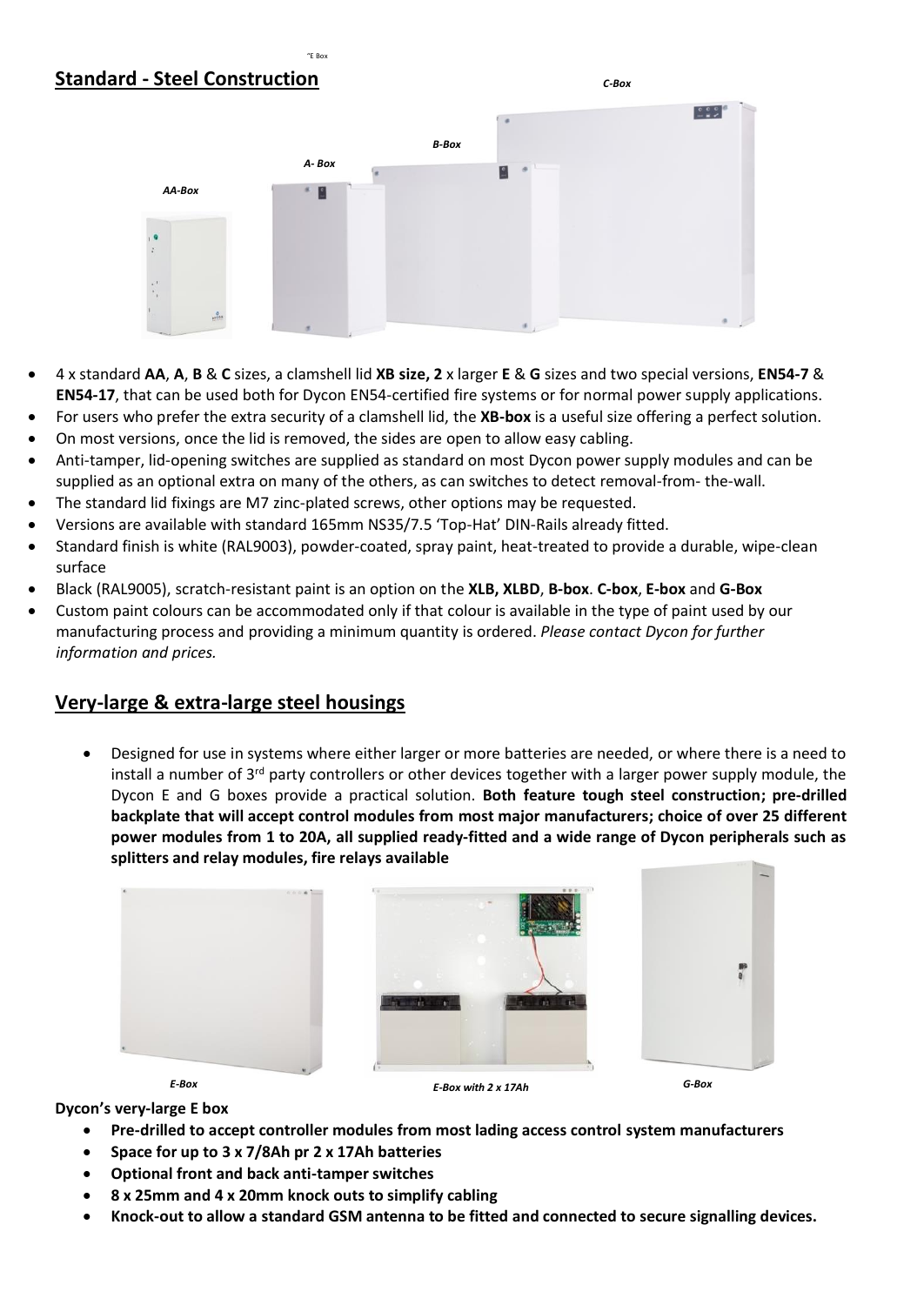

*Standard white E box, showing its ability to take 2 x 17Ah batteries and still have enough space for a large number of 3rd party controllers, expanders and other peripherals*

**Dycon's Extra-large G box**

- **Pre-drilled to accept controller modules from most leading access control system manufacturers**
- **Unique, hinged, internal control module plate to allow extra control modules to be fitted above the normal backplate-mounted units**
- **Hinged front door secured with a keylock**
- **Space for up to 4 x 17Ah or 2 x 26Ah batteries**
- **Optional front and back anti-tamper switches**



*G-Box with keylock and vents for access controllers cooling G-Box with keylock and hinged control module plate*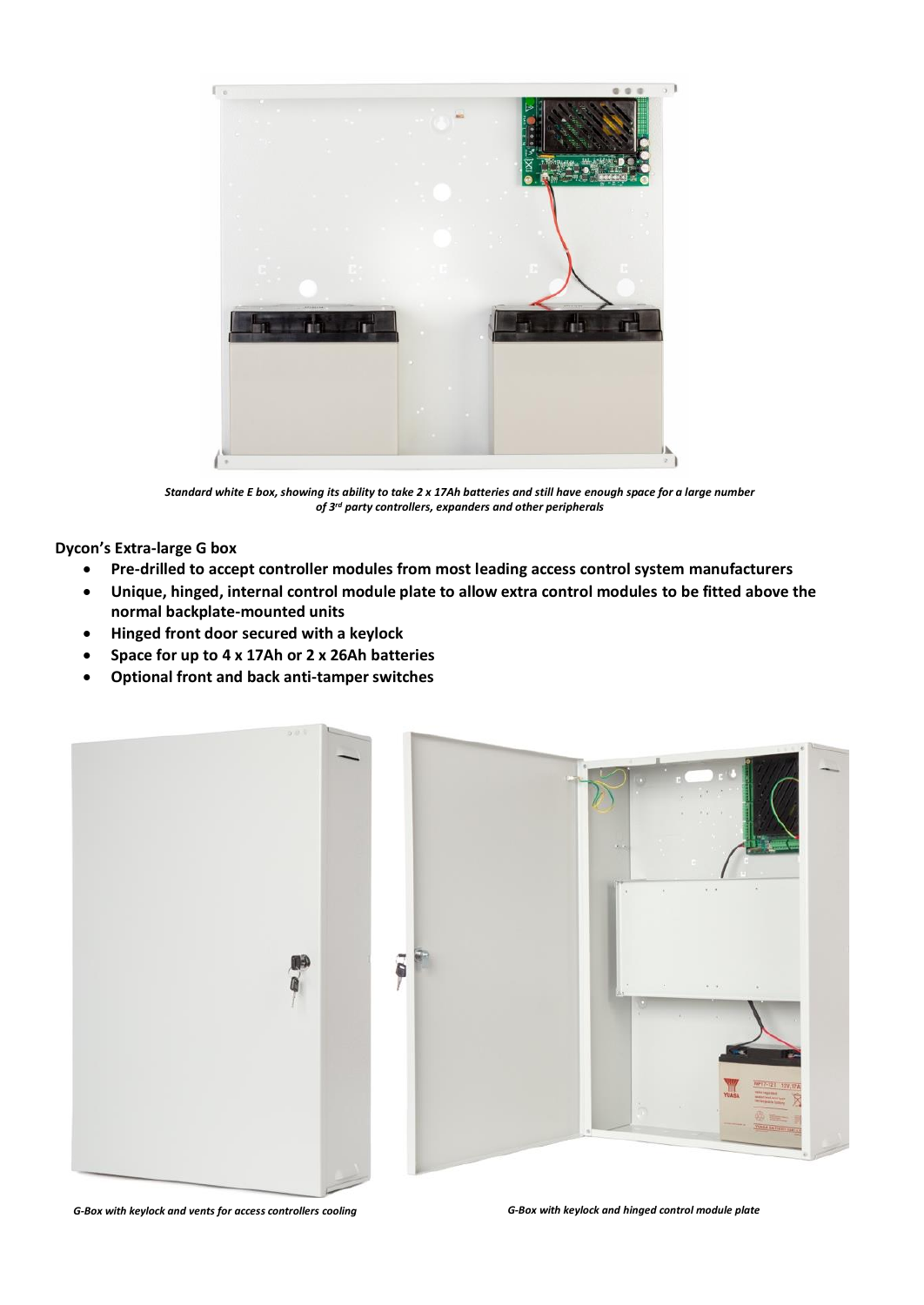## **W-Box, IP65 Climate/Thermo-Resistant ABS Construction**



*W-Box fitted with a D1555 12VDC 5A power supply and a 7Ah battery*



|          |                                     | 00      | 0222                                                                        |                |
|----------|-------------------------------------|---------|-----------------------------------------------------------------------------|----------------|
| $\alpha$ | 00000<br>Ø)<br>00000<br><b>SERE</b> | п<br>14 | پ<br>11.0545.00<br>DYCON<br><b>SCHOOL</b><br>۰<br><b>CONTRACTOR</b><br>大正ツン | $\blacksquare$ |
|          |                                     |         |                                                                             |                |
|          |                                     |         |                                                                             |                |

*W-Box fitted with NS35/7.5 DIN-Rail and a DR-60-12 power supply*

- IP65-protected from total dust ingress and protected from low pressure water jets from any direction.
- Supplied with two external fixing brackets to enable it to be fitted horizontally or vertically without the need to drill the box.
- Two IP65 cable glands are supplied with each unit.
- To reduce installer time on-site, a pre-drilled internal base plate, designed to fit most Dycon PSU modules, is fitted as standard in all W-Boxes.
- This base plate is also pre-drilled to enable a standard 165mm NS35/7.5 'Top-Hat' DIN-Rail to be fitted.
- Units with battery-charging capability are fitted with a unique automatic pressure valve that maintains the climate proofing but regulates the internal pressure allowing it to safely vent any gases created during charging.
- Anti-tamper, lid-opening switches are standard on most of the Dycon power supply modules supplied with the W-Boxes.

#### • **IP66 Weather/Thermo-Resistant ABS Construction**

- IP66-protected from total dust ingress and protected from high pressure water jets from any direction.
- Two sizes cater for most applications